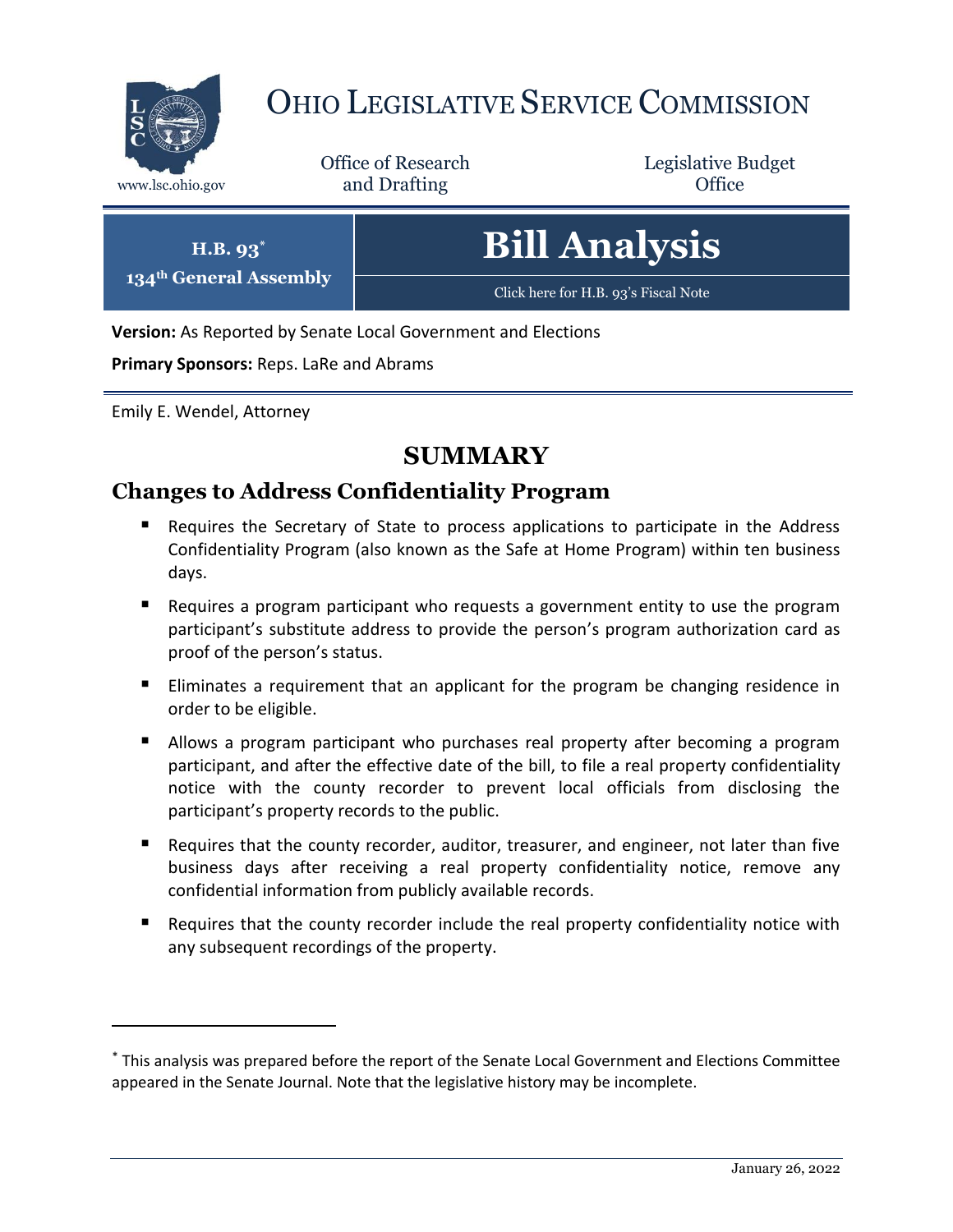- Permits the disclosure of the participant's property records only under certain circumstances, such as to carry out governmental duties or to allow a title examination.
- Specifies that certain real estate professionals are not liable for damages resulting from their failure to discover a defect in title, to properly index or record an interest in property, or to alert a professional to rely on confidential information, when that failure is the proximate result of an individual's participation in the program, unless the professional acted negligently.
- Allows a city law director or similar chief legal officer to request access to a participant's confidential real property information for a legitimate governmental purpose.
- Permits a program participant to authorize the Secretary of State to disclose the participant's confidential information to certain persons.
- Gives a program participant who is a party to a child custody or child support proceeding the right to notice and a hearing before the court may disclose the participant's confidential information to another party.
- Requires the Secretary to forward to a program participant any periodicals to which the participant subscribes.
- Requires the Secretary to notify new program participants about their ability to file a real property confidentiality notice and to authorize the Secretary to disclose their confidential information, as permitted under the bill.
- **Prescribes the penalties that apply to a person who obtains a program participant's** confidential information from a government office and rediscloses the information without authorization.

#### **County recorder fees**

- Allows a county recorder to charge fees for certifying electronic records or other copies of documents, in addition to photocopies of records.
- **Permits a county recorder to charge a fee for entering or indexing any reference by a** separate recorded instrument.
- Allows a county recorder to accept electronic payment of fees for electronic recording.
- Limits a recording fee exemption for a wholly owned subsidiary of a land bank or for a county that has a land bank to instances where the documents being recorded pertain to the land bank's operations.

#### **2022 primary election**

 Delays certain election deadlines for the May 3, 2022, primary election to account for delays in Ohio's redistricting processes.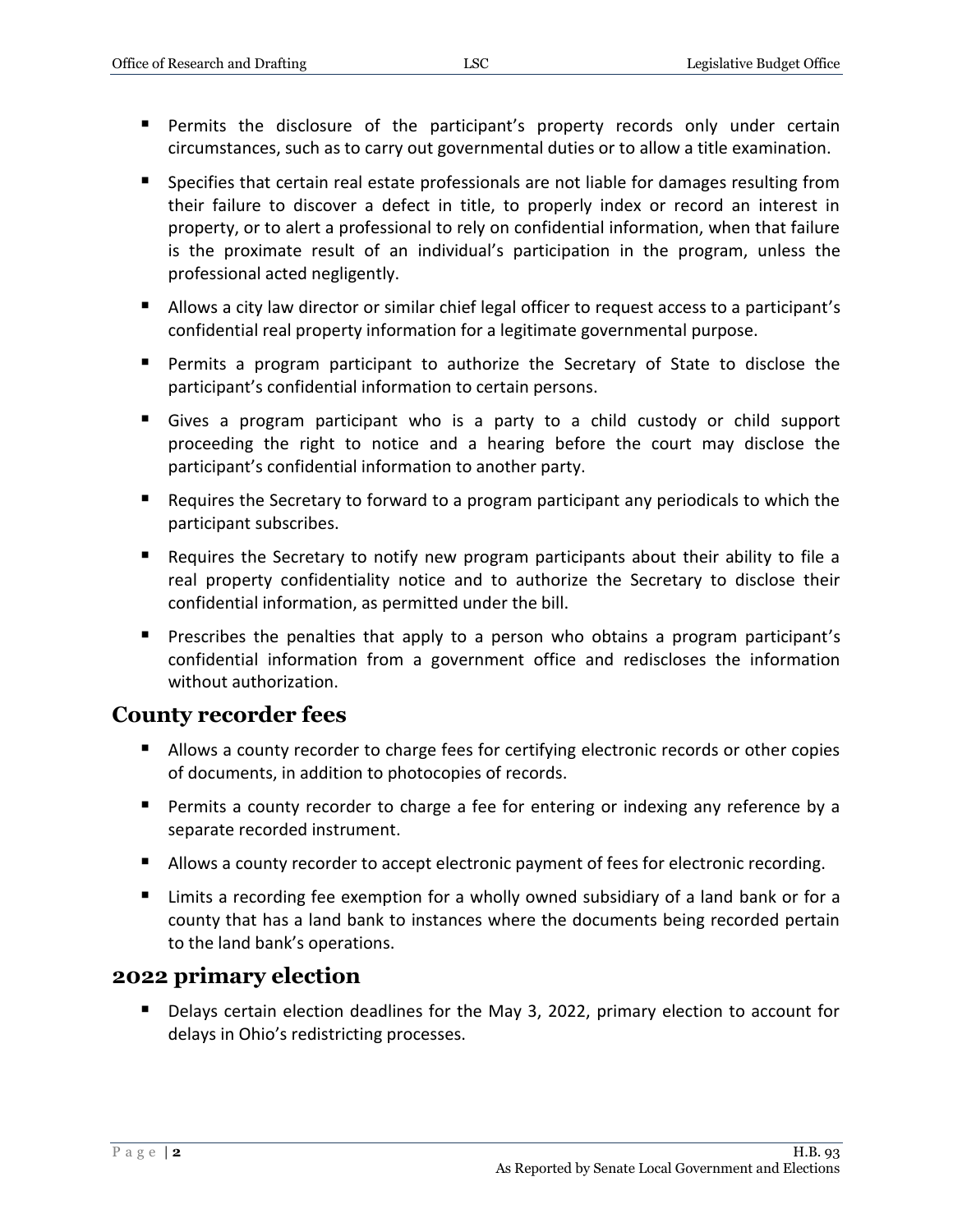- Modifies certain petition requirements for candidates for the U.S. House, the General Assembly, and party central committees in order to allow filings to be considered valid if the petitions were circulated or even filed before the new district plans were known.
- Relaxes requirements regarding the district number and the candidate's residence address indicated on the filing; the board of elections with which the documents are filed; the date of the petition signatures; and where the signers reside.

#### **Emergency clause**

 Declares an emergency, and specifies that the provisions of the bill related to the 2022 primary election take effect immediately.

#### **Technical corrections**

**Corrects incorrect cross-references to provisions of continuing law related to the** Address Confidentiality Program and to county recorders.

### **TABLE OF CONTENTS**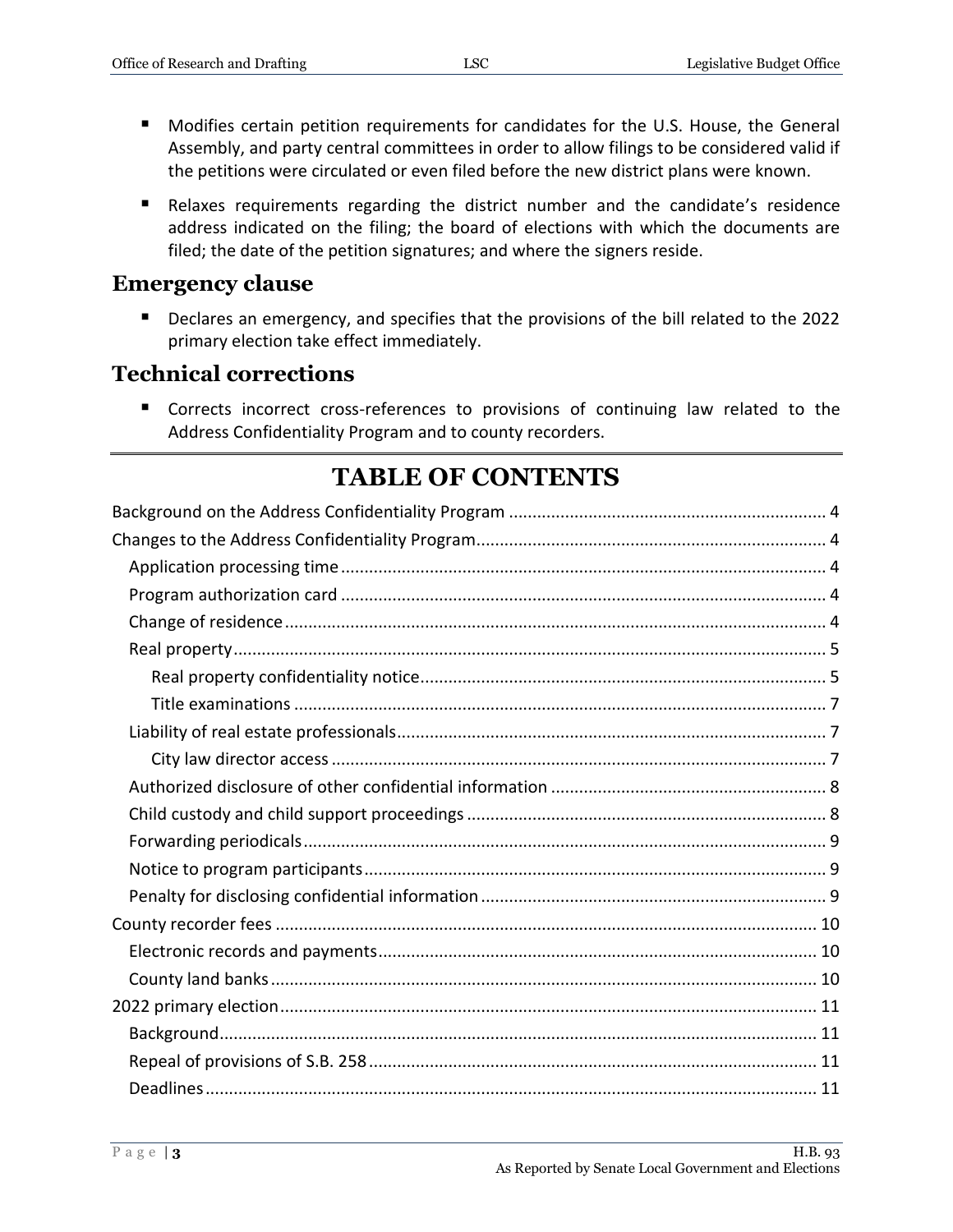### **DETAILED ANALYSIS**

### <span id="page-3-0"></span>**Background on the Address Confidentiality Program**

The Address Confidentiality Program, also called Safe at Home, allows victims of domestic violence, stalking, human trafficking, rape, or sexual battery who fear for their safety to keep their addresses confidential and out of the public record. The Secretary of State assigns participants a substitute post office box address that they may use in place of their actual addresses and forwards their mail to their actual addresses. In general, a government entity must accept and use a program participant's substitute address, while private employers, private schools, and other nongovernmental entities may, but are not required to, accept that address. The law also includes methods for program participants to have confidential voter registration records and for the Secretary to receive legal service of process on their behalf.<sup>1</sup>

### <span id="page-3-1"></span>**Changes to the Address Confidentiality Program**

#### <span id="page-3-2"></span>**Application processing time**

The bill requires the Secretary of State to process applications to participate in the program within ten business days, including validating the application, certifying the participant, and issuing the participant a program authorization card. Existing law does not include a time limit for the Secretary to process applications.<sup>2</sup>

#### <span id="page-3-3"></span>**Program authorization card**

Under the bill, a program participant who requests a government entity to use the program participant's substitute address must provide the person's program authorization card as proof of the person's status. Current law allows, but does not require, a program participant to do so. $3$ 

#### <span id="page-3-4"></span>**Change of residence**

The bill eliminates a requirement that an applicant for the Address Confidentiality Program be changing residences at the time of applying, which allows applicants to participate

 $1$  R.C. 111.42 and 111.43; see also R.C. 111.44, not in the bill.

 $2$  R.C. 111.42(C).

 $3$  R.C. 111.43(A).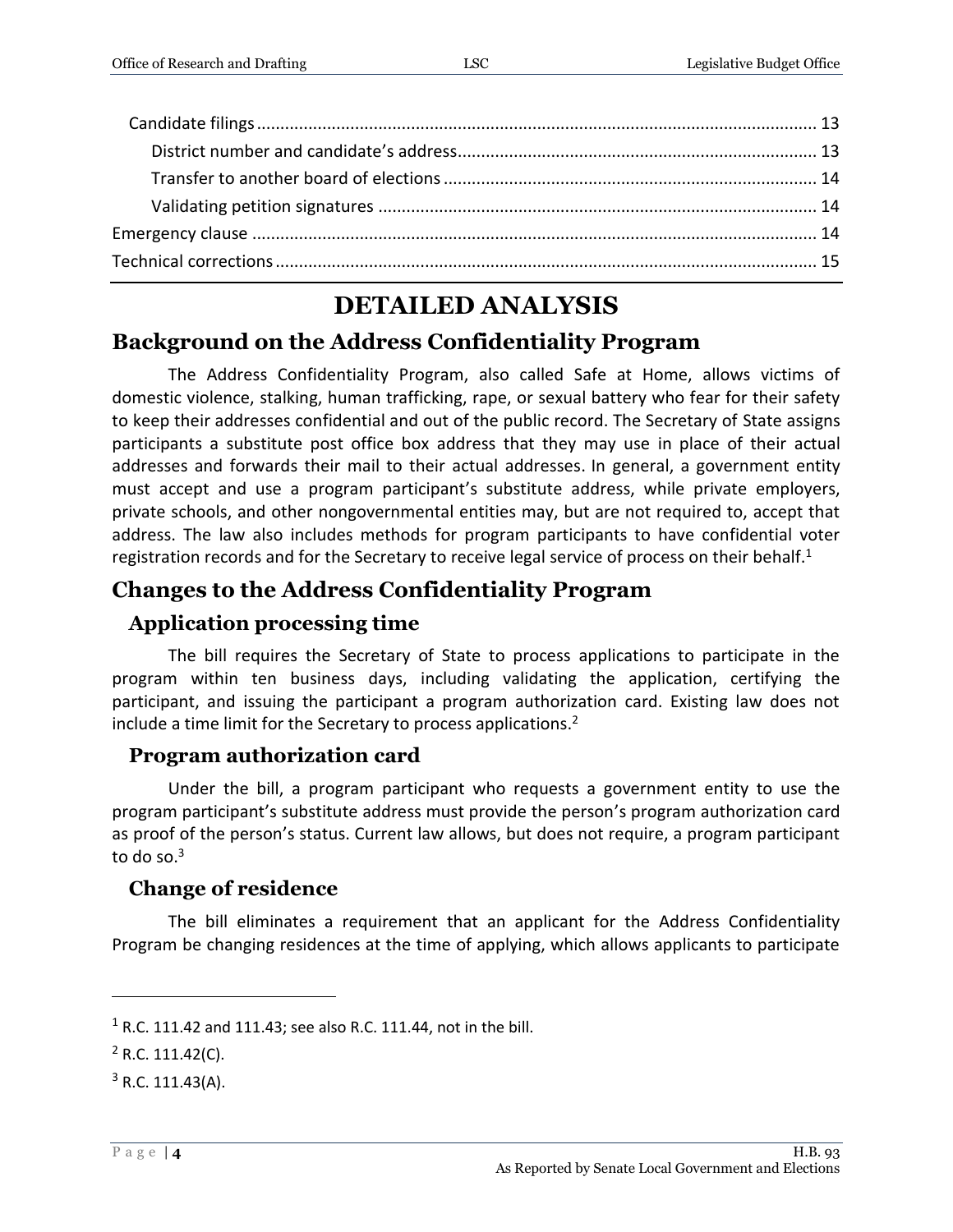in the program without moving. However, as is discussed below, a participant's real property records are confidential under the bill only if the participant acquires the property *after*  becoming a participant. Presumably, many applicants still will move when entering the program as part of a larger safety plan because their current addresses are known to their abusers.<sup>4</sup>

#### <span id="page-4-0"></span>**Real property**

#### **Real property confidentiality notice**

<span id="page-4-1"></span>The bill allows a program participant who purchases real property after becoming a program participant, and after the effective date of the bill, to prevent the participant's property records from being disclosed to the public. Although existing law requires a government entity to use a program participant's substitute address in lieu of the participant's real address if the participant so requests, the law currently does not include a method for a government office that needs to maintain records about a program participant's actual residence, such as a county auditor, to keep the participant's property records confidential.

Under the bill, a program participant who acquires an ownership interest in real property may submit a real property confidentiality notice to the county recorder of the county where the real property is located. The notice must be on a form prescribed by the Secretary of State and must include all of the following:

- The participant's full name;
- The last four digits of the participant's Social Security number;
- The date the participant's program certification expires;
- The participant's program participant identification number;
- $\blacksquare$  The address at which the participant may receive mail through the Secretary's office;
- The legal description and street address of the real property, which must be the same as the legal description and street address included on any instrument, such as a deed, concerning the real property that includes the participant's name and that has been presented to the county recorder for recording;
- A fictitious name, chosen by the Secretary, which may be used by county officials for internal indexing and recordkeeping purposes;
- $\blacksquare$  The participant's signature.

The county recorder must transmit copies of the notice to the Secretary of State and to the county auditor, treasurer, and engineer in the county where the real property is located. Additionally, the program participant may deliver a real property confidentiality notice to the court of common pleas if the participant is a party to a proceeding there. The clerk must notify

 $4 R.C. 111.42.$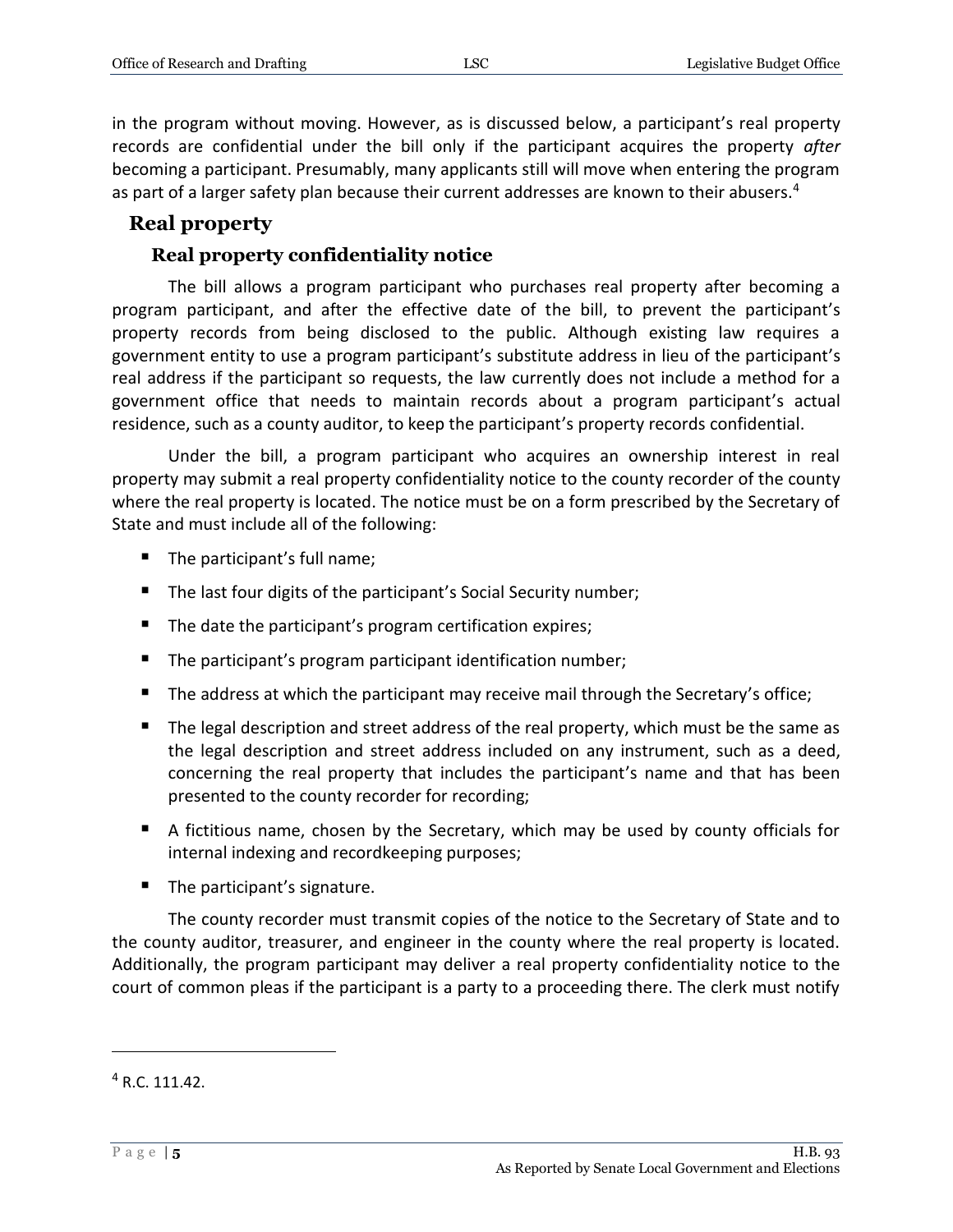the Secretary that the clerk received the notice. If the participant's program certification is canceled, the Secretary must notify those local authorities within ten business days.

When real property is subject to a confidentiality notice under the bill, the government offices that have received the notice are prohibited from disclosing the program participant's name or contact information in conjunction with the property's address, legal description, or parcel number. For example, the program participant's name and contact information must be redacted from the property's listing in the publicly available version of the county auditor's property tax database or the county recorder's database of property ownership records. If a member of the public requests a copy of a property record, the property's address, legal description, or parcel number or the program participant's name, as applicable, must be redacted. Upon receiving the notice, the officers must remove any confidential information from publicly available records within five business days of receipt. County recorders must include a copy of the real property confidentiality notice with any subsequent recordings of the property – "recordings" being mortgages, liens, easements, and other types of property records.

A local official may disclose a participant's complete property record only under the following circumstances:

- The record is disclosed to the staff of the office in order to carry out the duties of the office.
- The program participant is the person requesting the record.
- The program participant has authorized the disclosure to the person requesting the record by submitting a notarized statement to the Secretary of State. Upon receiving that statement from the participant, the Secretary must issue a written authorization to the local official to make the disclosure.
- The Secretary has authorized the person to perform a title examination on the property (see "**Title examinations**," below).
- A court of competent jurisdiction has ordered the disclosure.

If the participant ceases to own the property, submits a notarized revocation of the confidentiality notice to the county recorder, or has the participant's certification canceled, then the information concerning the participant's interest in the property is no longer confidential. If the certification is canceled, the Secretary or the county recorder, as applicable, must notify the relevant officials.<sup>5</sup>

<sup>5</sup> R.C. 111.42(C)(5), 111.43(B), 111.431, 111.432, 111.45, 111.99, 149.43, 315.25, 317.13, 319.28, 321.25, and 2303.12. See also R.C. 2929.24 and 2929.28, not in the bill.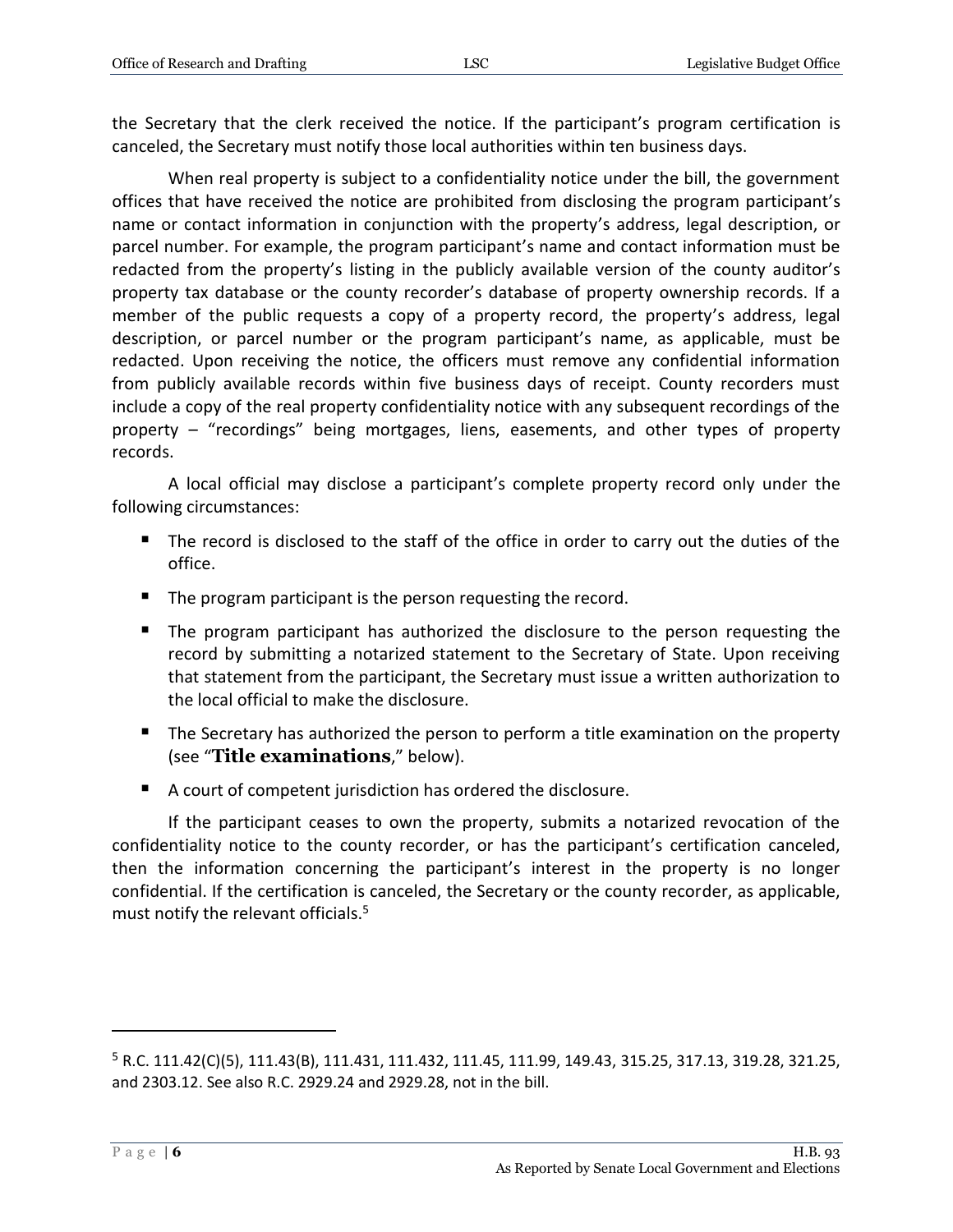#### **Title examinations**

<span id="page-6-0"></span>If a person wishes to perform a title examination on property that is subject to a confidentiality notice, such as when the program participant is selling the property, the bill requires that person to apply to the Secretary of State for authorization. The application must include the purpose for which that person is applying, the applicant's relationship to the participant, a legal description of the property, the applicant's signature, and a statement that the applicant will treat the information as confidential, along with any other information the Secretary requires.

The Secretary must approve the application within ten business days if it is properly completed and the Secretary determines that the applicant is seeking the information only for the purpose of performing a bona fide title examination. If the property is not subject to a confidentiality notice, the Secretary instead must notify the applicant of that fact within ten business days and, if applicable, notify local officials of that fact.<sup>6</sup>

#### <span id="page-6-1"></span>**Liability of real estate professionals**

Under the bill, a real estate broker, real estate salesperson, oil and gas land professional, title examiner, attorney, or county official is not liable for damages resulting from the person's failure to discover a defect in title, failure to properly index or record a person's interest in property, or failure to alert a professional to rely on confidential information, when that failure was the proximate result of an individual's participation in the Address Confidentiality Program, unless the person was negligent.

For instance, if a property record was redacted because of a confidentiality notice and that redaction prevented a title examiner from discovering a lien on the property, the title examiner would not be liable for the mistake, unless the title examiner acted negligently.<sup>7</sup>

#### **City law director access**

<span id="page-6-2"></span>The bill allows a city law director or similar chief legal officer to petition the Franklin County Court of Common Pleas or the court of common pleas of the county in which a parcel of real property is located for access to information that is subject to a real property confidentiality notice. The court must hold a hearing and, if necessary, notify the county recorder, auditor, treasurer, engineer, or clerk of the court of common pleas of the county in which the real property is located. The law director must prove that the law director has a legitimate governmental purpose to receive the information. Continuing law allows a city law director or similar chief legal officer to obtain a program participant's confidential address or telephone number from the Secretary using a similar process.

A law director or similar chief legal officer who intends to petition a court for access to information about a program participant that is kept by the Secretary or contained in a

 $6$  R.C. 111.431(E).

 $<sup>7</sup>$  R.C. 111.431(H).</sup>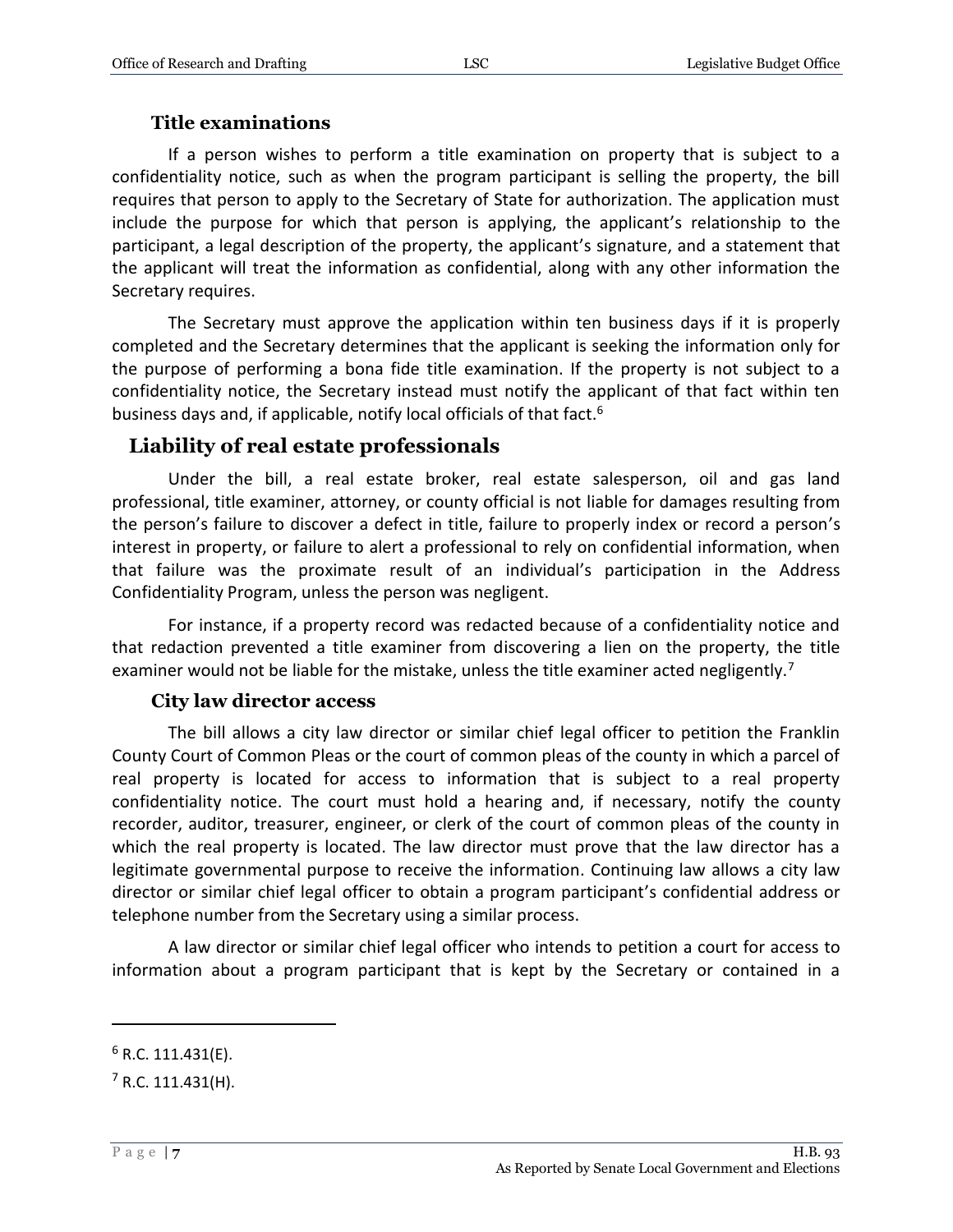confidential property record may request the Secretary to confirm whether the person is a program participant. The bill requires the Secretary to provide that confirmation within ten business days after receiving the request.<sup>8</sup>

#### <span id="page-7-0"></span>**Authorized disclosure of other confidential information**

The bill creates a process by which a participant may submit a form authorizing the Secretary of State to disclose the participant's information to certain persons, including a judge or magistrate, an official or employee of the Bureau of Motor Vehicles, a school administrator, an administrator of a public assistance program, an administrator of a food pantry, an official or employee of the U.S. Postal Service, or any other person identified on the form with a proper purpose. Within ten business days after receiving the form, the Secretary must determine whether the authorization is adequate, then disclose the information if appropriate.

For example, if a school district needs to confirm that a program participant lives in the district for enrollment purposes, the participant may authorize the Secretary to confirm to a district official that the participant lives in the district, without exposing the family's actual address.

The bill specifies that a person authorized to receive confidential information may request only the information that is required under normal circumstances. A person may not require a program participant to authorize a disclosure as a condition of receiving any services to which the participant is otherwise entitled.

Finally, when the Secretary discloses information to a person as authorized by a program participant, the disclosure must be accompanied by the following statement: "You are not permitted to redisclose the following information for any reason. Failure to protect the confidentiality of this information is a violation of state law." 9

#### <span id="page-7-1"></span>**Child custody and child support proceedings**

Under the bill, a program participant who is a parent, guardian, or legal custodian and is a party to a child custody or child support proceeding is entitled to notice and an opportunity for a hearing before the participant's confidential address or telephone number may be disclosed. This requirement applies when another party to the proceeding requests that information or when the court seeks to disclose the information on its own, without being asked to do so.

If another party to the proceeding requests the information, the court must direct the requesting party to file a pleading explaining why the disclosure is necessary. Before allowing the disclosure, the court must schedule a hearing, provide a copy of the pleading to the program participant, and give the parties adequate notice of the hearing. The party requesting the disclosure then must show, by clear and convincing evidence, that the disclosure is

 $8$  R.C. 111.46(B).

 $9$  R.C. 111.42(C)(5) and 111.43(E).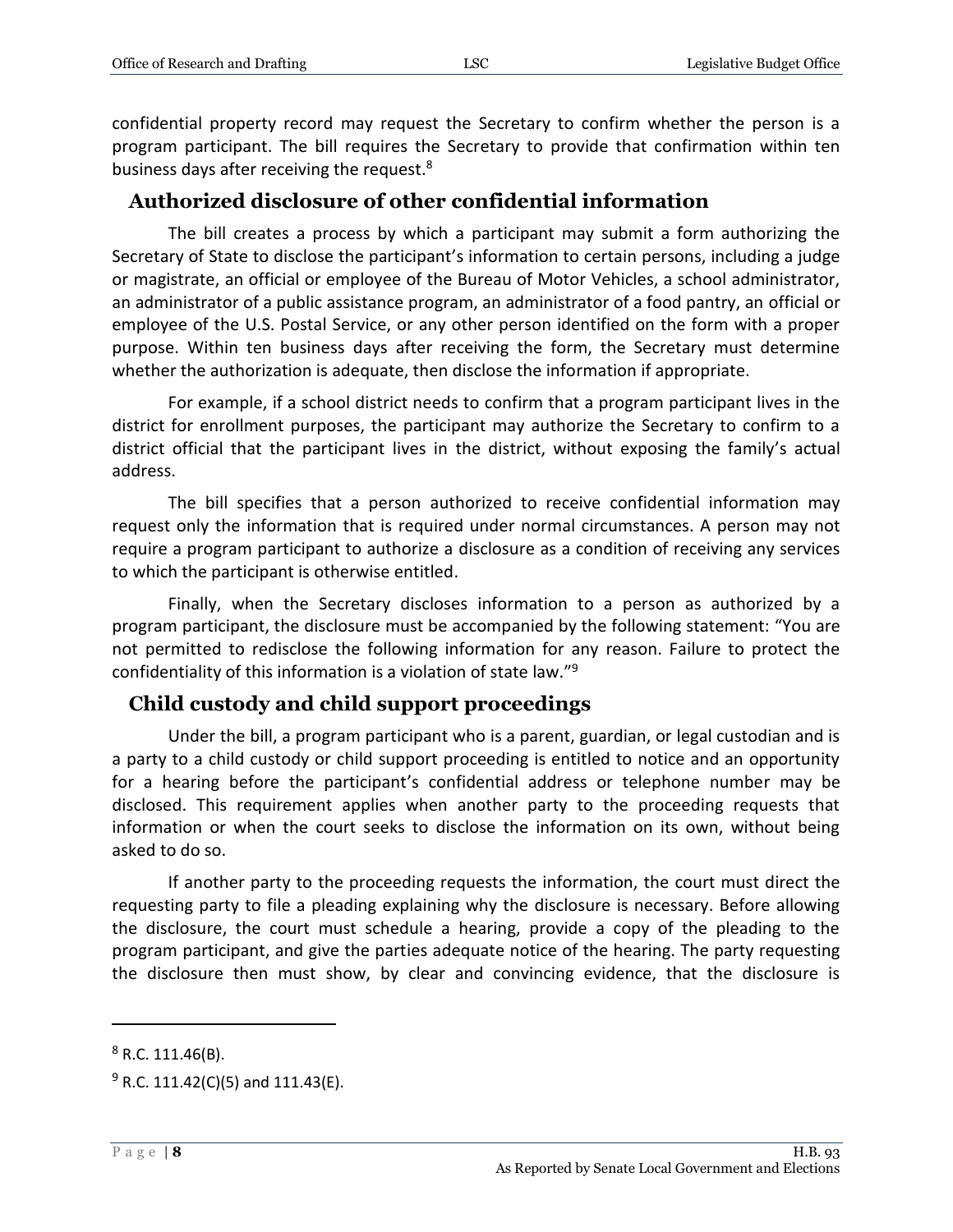necessary and does not pose a risk of harm to the participant or the child. If the party requesting the disclosure meets this burden and the court grants the request, the court must document its findings of fact and may either disclose the information or direct the program participant to do so.

If the court seeks to disclose the information on its own motion, the court still must schedule a hearing and give the parties adequate notice of the hearing. If the court determines by clear and convincing evidence that the disclosure is necessary and does not pose a risk of harm to the participant or the child, the court must document its findings of fact and may either disclose the information or direct the participant to do so.<sup>10</sup>

#### <span id="page-8-0"></span>**Forwarding periodicals**

The bill requires the Secretary of State to forward to a program participant any periodicals to which the participant subscribes, in addition to periodicals that are clearly identifiable as being sent by a governmental entity, as under continuing law. Currently, any periodicals not sent by a governmental entity require prior authorization for forwarding from the Secretary.<sup>11</sup>

#### <span id="page-8-1"></span>**Notice to program participants**

The bill requires the Secretary of State to notify new program participants about their ability to file a real property confidentiality notice and to authorize the Secretary to disclose their confidential information under certain circumstances, as permitted under the bill.<sup>12</sup>

#### <span id="page-8-2"></span>**Penalty for disclosing confidential information**

The bill adds to the continuing law prohibitions against disclosing a program participant's confidential information. Under the bill:

- No public official who has access to a confidential address or telephone number, or to information that is subject to a real property confidentiality notice, because of the person's status as a public official may knowingly disclose that information to any person, except as required or permitted by law. A "public official" is any officer, employee, or duly authorized representative or agent of a public office. A "public office" is any state agency, public institution, political subdivision, or other organized body, office, agency, institution, or entity established by the laws of Ohio for the exercise of any function of government.
- No person who obtains a confidential address or telephone number from the Secretary of State pursuant to a disclosure authorized by the program participant, as described

 $10$  R.C. 111.46(D).

<sup>11</sup> R.C. 111.43(D).

 $12$  R.C. 111.42(C)(5).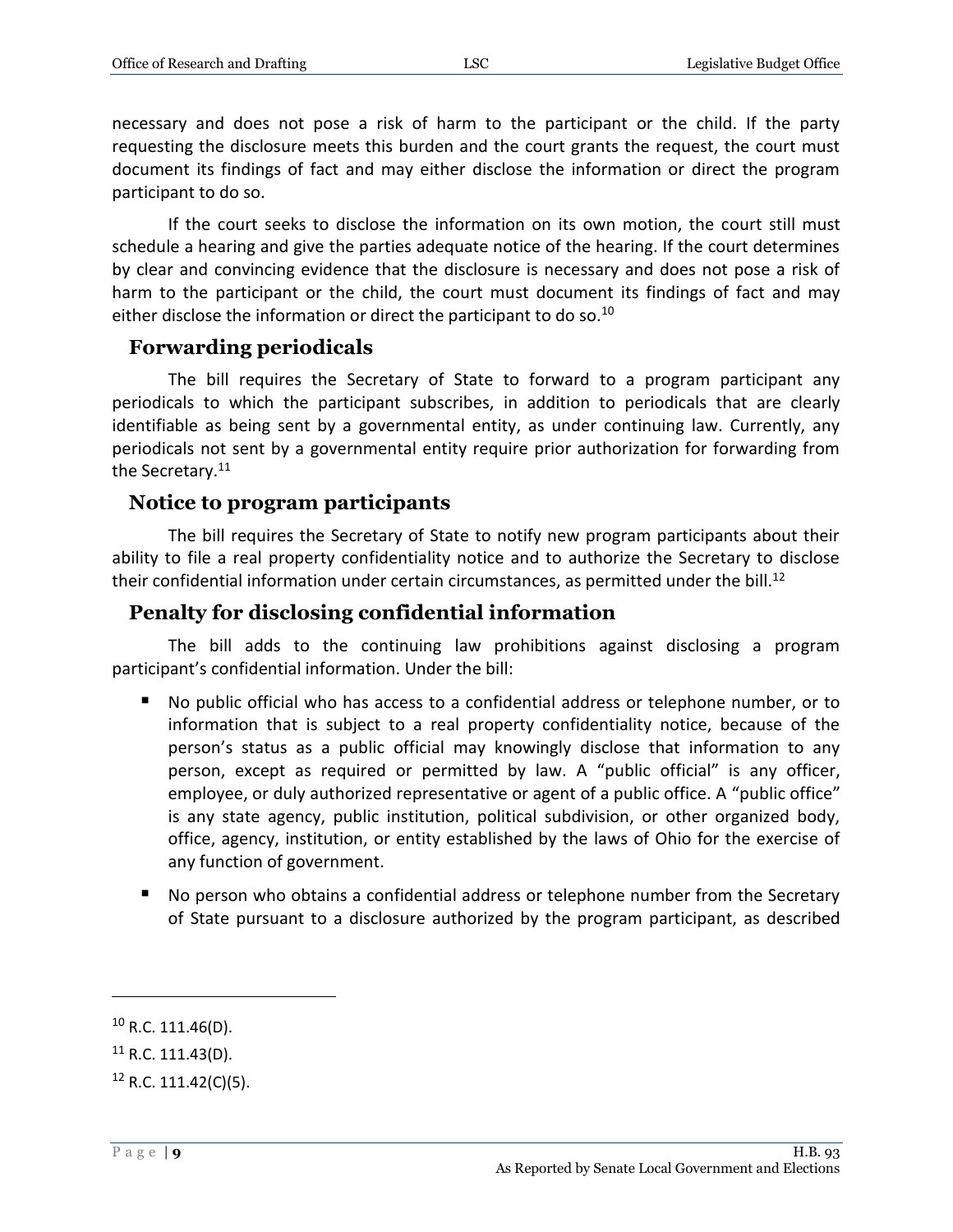above, may knowingly disclose that information to any person, except for the purpose for which the disclosure was authorized.

 No person who obtains information that is subject to a real property confidentiality notice for the purpose of conducting a title examination may knowingly disclose that information to any person, except for the purpose identified in the application to conduct a title examination.

As under current law, whoever knowingly discloses confidential information in violation of those prohibitions is guilty of a first degree misdemeanor.<sup>13</sup>

Essentially, the bill prohibits a person who obtains a program participant's confidential information from a government office from redisclosing the information. But, under continuing law, no criminal penalty applies to a private party who discloses a program participant's confidential information after receiving it directly from the program participant. For example, if a program participant buys a house and files a real property confidentiality notice with the county recorder, the bill would penalize county officials and staff if they disclosed certain information. But, the bill would not penalize the program participant's real estate agent or banker for disclosing that information. (Other existing privacy laws still require those persons to keep clients' information confidential.) $14$ 

### <span id="page-9-0"></span>**County recorder fees**

#### <span id="page-9-1"></span>**Electronic records and payments**

The bill makes several changes to the law governing county recorder fees in order to account for electronic recordkeeping practices. First, the bill allows a county recorder to charge fees for certifying electronic records or other copies of documents, in addition to photocopies of records, as under continuing law. Additionally, under the bill, a county recorder may charge a fee for entering or indexing any reference by a separate recorded instrument, instead of only for entering marginal references. Finally, the bill allows a county recorder to accept electronic payment of fees for electronic recording by electronic funds transfer, automated clearing house or other electronic means.

### <span id="page-9-2"></span>**County land banks**

The bill creates an exception to an existing law that exempts a wholly owned subsidiary of a county land reutilization corporation (land bank), or the county that created the land bank, from the requirement to pay county recorder fees for recording, indexing, copying, or filing. The bill specifies that the fee exemption applies to such a subsidiary or county only if the subsidiary or county is acting in a capacity consistent with the purpose of the land bank program.

For example, while continuing law exempts a county land bank from those county recorder fees, under the bill, the county that created the land bank may take advantage of the

<sup>13</sup> R.C. 111.99.

<sup>14</sup> See, for example, R.C. 4735.54, not in the bill, and 15 United States Code 6802.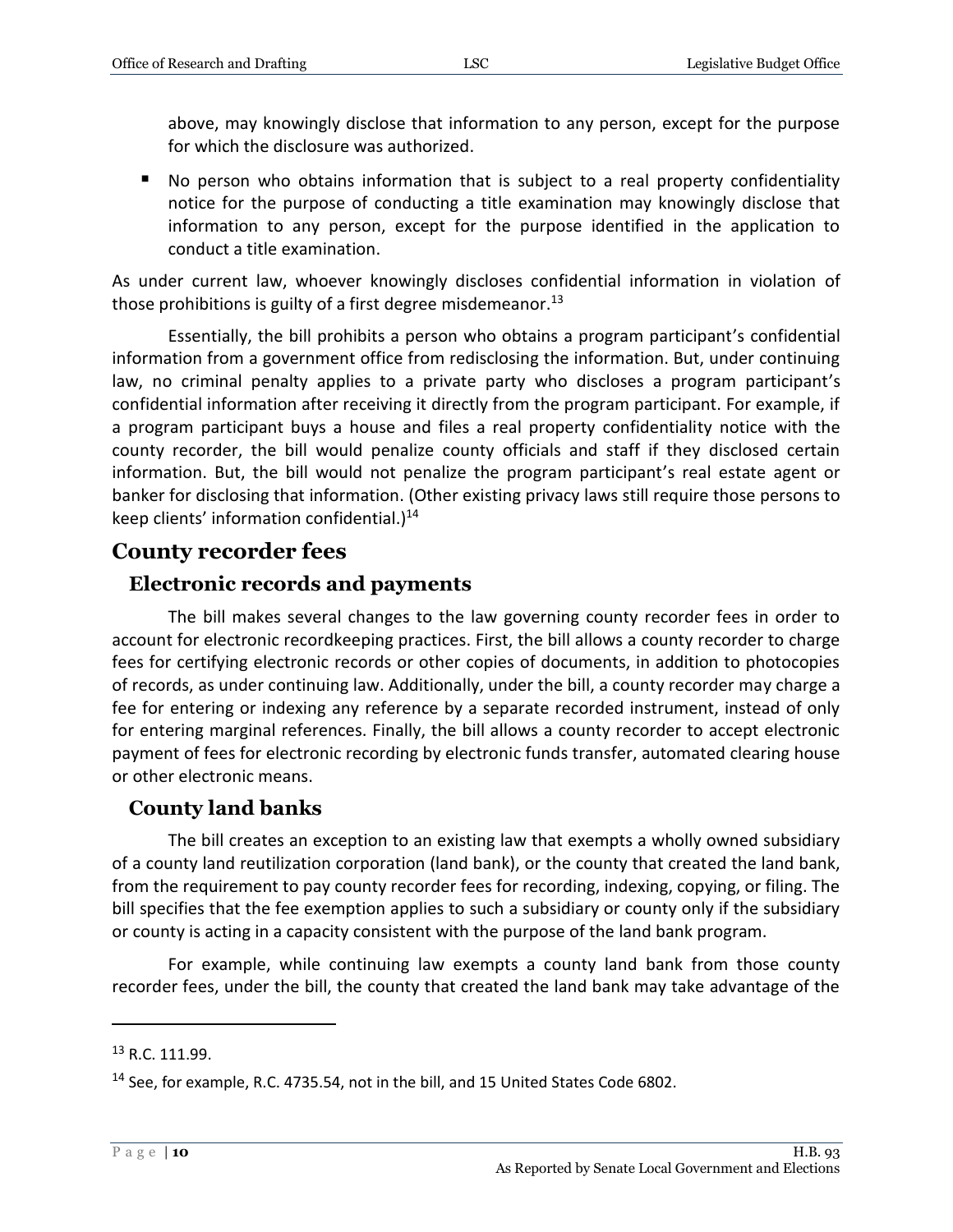exemption only when it is acting in relation to the land bank program. The county is not exempt from the fees while it is engaged in other county business.<sup>15</sup>

#### <span id="page-10-0"></span>**2022 primary election**

#### <span id="page-10-1"></span>**Background**

Under procedures outlined in the Ohio Constitution, in the fall of 2021, the Ohio Redistricting Commission and the General Assembly approved new General Assembly and congressional district plans. The Ohio Supreme Court ruled both district plans unconstitutional and ordered the respective authorities to adopt new plans.<sup>16</sup> The Commission adopted a new General Assembly district plan on January 22, 2022, but as of this writing, no new congressional district map has been approved. The Court has not yet ruled on the validity of the new General Assembly district map.

The extended redistricting timeline poses practical issues for candidates and election officials in conducting the May 3, 2022, primary election using the new final district plans. To address those issues, the bill modifies certain deadlines and candidate petition requirements for the 2022 primary election.

#### <span id="page-10-2"></span>**Repeal of provisions of S.B. 258**

The bill repeals provisions of S.B. 258 of the  $134<sup>th</sup>$  General Assembly regarding the conduct of the May 3, 2022, primary election. That act delayed the filing deadlines for U.S. House of Representatives candidates; allowed the Secretary of State to adjust certain election administration deadlines; and specified that any U.S. House candidate filings submitted before S.B. 258 takes effect on February 19, 2022, are null and void, requiring those candidates to refile. However, the bill restates and retains most of those provisions, as described below. Only the provisions nullifying filings submitted before S.B. 258 takes effect are eliminated.<sup>17</sup>

#### <span id="page-10-3"></span>**Deadlines**

For purposes of the May 3, 2022, primary election, the bill delays certain deadlines to account for delays in Ohio's redistricting processes. In summary, the filing deadline for U.S. House candidates remains delayed to March 4, the same as under S.B. 258, but filing deadlines for all other candidates remain the same as under existing law. With certain exceptions, the Secretary of State may adjust deadlines pertaining to the administration of the election as the Secretary determines necessary. However, the Secretary is prohibited from changing candidate filing deadlines; deadlines to place issues on the ballot; and any deadline that, under the Revised Code, falls on or after April 3.

<sup>15</sup> R.C. 317.32 and 5301.255.

<sup>&</sup>lt;sup>16</sup> League of Women Voters of Ohio v. Ohio Redistricting Commission, Slip Opinion No. 2022-Ohio-65 (Ohio 2022) and *Adams v. DeWine*, Slip Opinion No. 2022-Ohio-89 (Ohio 2022). See also Ohio Redistricting Commission, *[Commission Meetings.](https://www.redistricting.ohio.gov/meetings)*

<sup>&</sup>lt;sup>17</sup> Repeal of Section 4 of S.B. 258 of the  $134<sup>th</sup>$  General Assembly.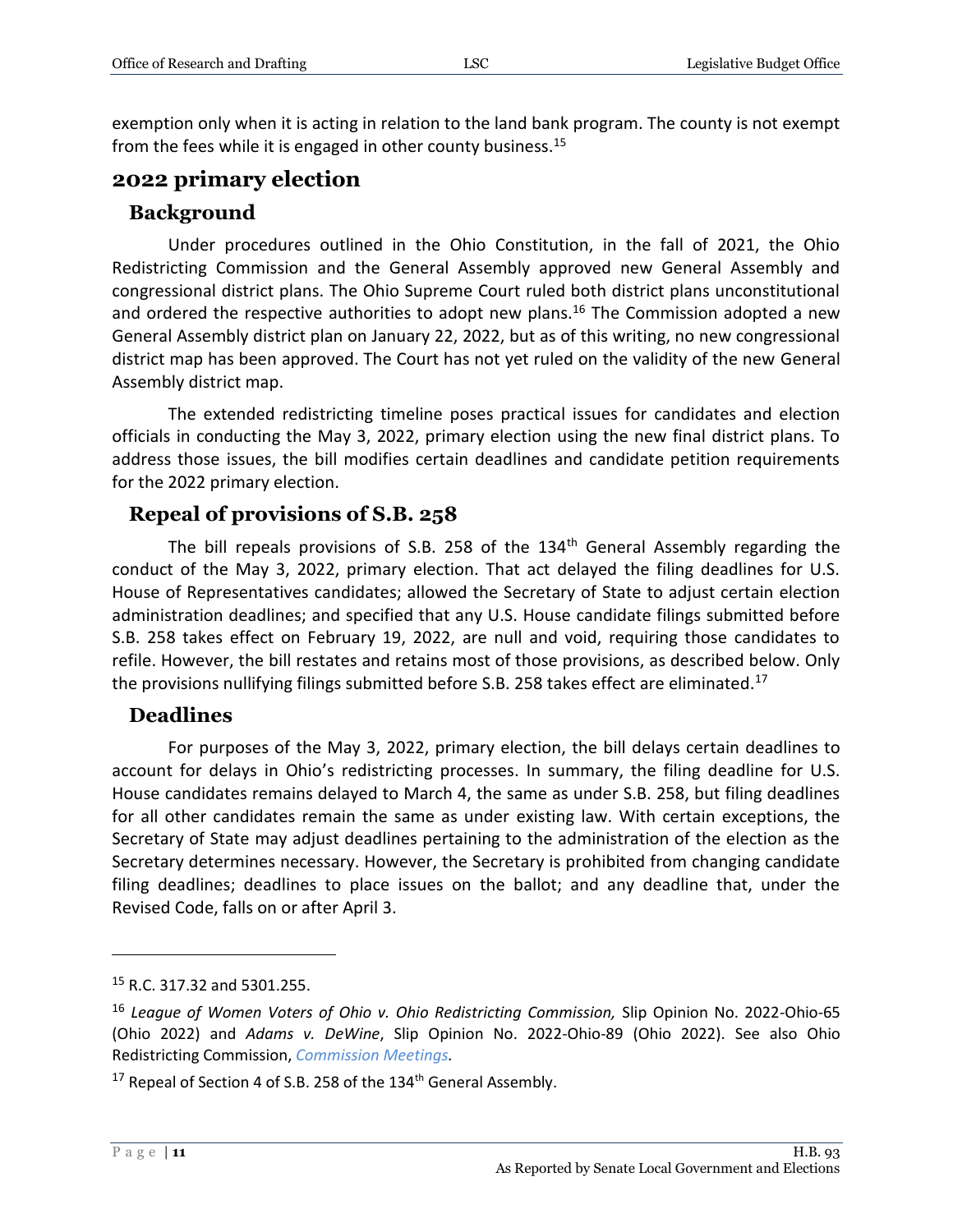The following table describes the new election calendar under the bill. Please note that the table does not include every applicable deadline for the election, but attempts to include the most prominent deadlines.<sup>18</sup>

| <b>Action</b>                                                                                                                                                                             | <b>Original deadline</b> | <b>New deadline</b>                                                       |
|-------------------------------------------------------------------------------------------------------------------------------------------------------------------------------------------|--------------------------|---------------------------------------------------------------------------|
| Candidate, other than a U.S. House<br>candidate, files a declaration of<br>candidacy and petition to appear on the<br>ballot at the primary election                                      | February 2, 2022         | February 2, 2022<br>(no change)                                           |
| Government entity certifies a ballot<br>issue or question to the election<br>officials; electors file a petition to place<br>a question or issue on the ballot at the<br>primary election | February 2, 2022         | February 2, 2022<br>(no change)                                           |
| U.S. House candidate files a declaration<br>of candidacy and petition to appear on<br>the ballot at the primary election                                                                  | February 2, 2022         | March 4, 2022<br>(same as under S.B. 258)                                 |
| Elector files a protest against a<br>candidate's declaration of candidacy<br>and petition                                                                                                 | February 18, 2022        | To be determined by the<br>Secretary of State                             |
| Secretary of State certifies the forms of<br>the official ballots                                                                                                                         | February 22, 2022        | To be determined by the<br>Secretary of State (same as<br>under S.B. 258) |
| Candidate, other than a U.S. House<br>candidate, files a declaration of intent to<br>be a write-in candidate at the primary<br>election                                                   | February 22, 2022        | February 22, 2022<br>(no change)                                          |
| U.S. House candidate files a declaration<br>of intent to be a write-in candidate at<br>the primary election                                                                               | February 22, 2022        | March 4, 2022<br>(same as under S.B. 258)                                 |
| Elector files a protest against a<br>declaration of intent to be a write-in<br>candidate at the primary election                                                                          | February 25, 2022        | To be determined by the<br>Secretary of State                             |

<sup>18</sup> Sections 3 and 4 of the bill. See also R.C. Chapter 3513 and Ohio Secretary of State, *[2022 Elections](https://www.ohiosos.gov/publications/2022-elections-calendar/)  [Calendar](https://www.ohiosos.gov/publications/2022-elections-calendar/)*.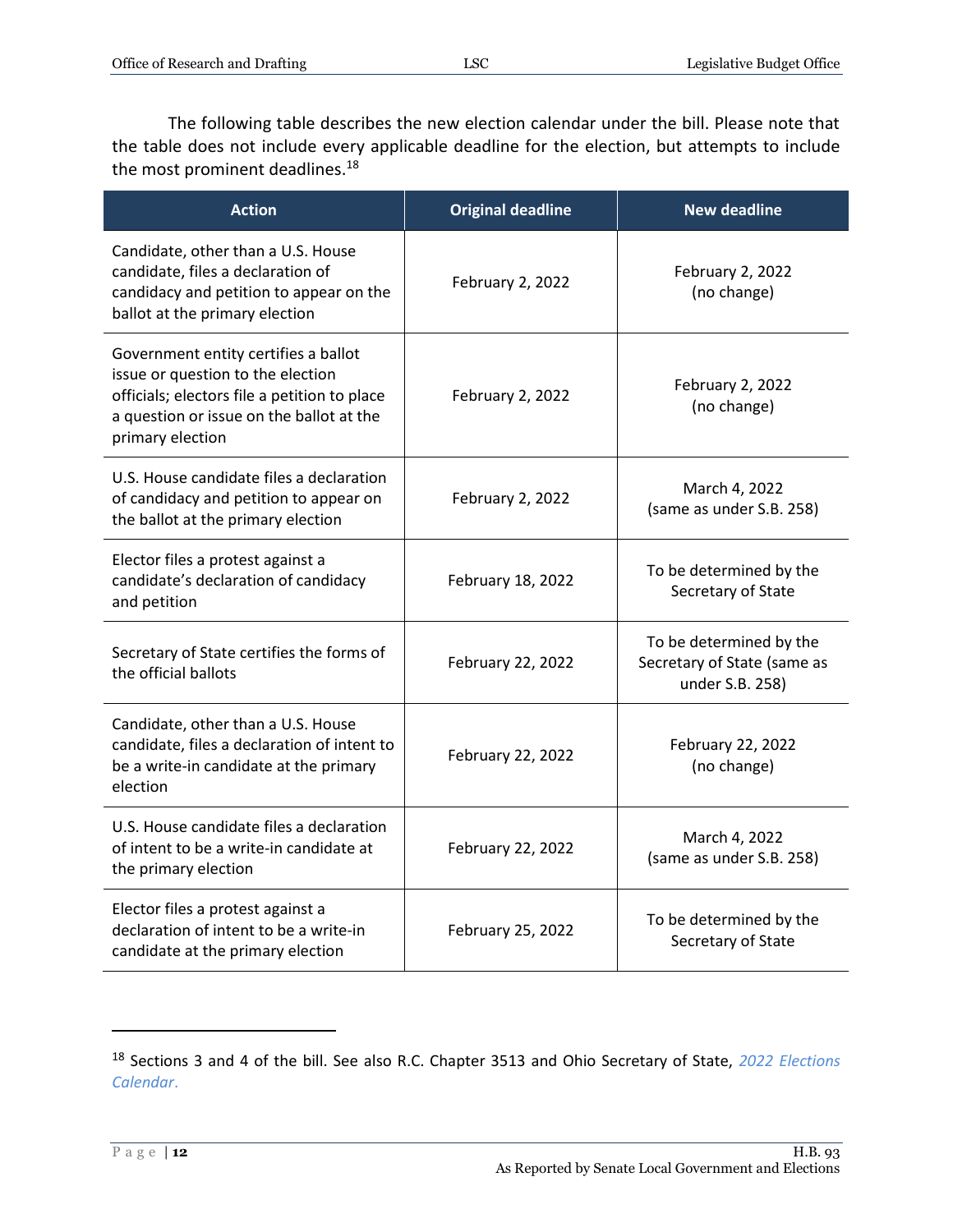| <b>Action</b>                                                                                                   | <b>Original deadline</b> | New deadline                                                                                                                                           |
|-----------------------------------------------------------------------------------------------------------------|--------------------------|--------------------------------------------------------------------------------------------------------------------------------------------------------|
| Boards of elections have uniformed<br>services and overseas absent voter's<br>ballots printed and ready for use | March 18, 2022           | To be determined by the<br>Secretary of State, if the<br>Secretary also obtains a<br>waiver from federal<br>authorities<br>No later than April 5, 2022 |

All deadlines that currently fall on or after April 3, 2022, remain the same, including deadlines for voter registration, absent voting, and the Election Day schedule.

#### <span id="page-12-0"></span>**Candidate filings**

Instead of delaying filing deadlines for most candidates, the bill modifies certain petition requirements for candidates for the U.S. House, the General Assembly, and party central committees in order to allow filings to be considered valid if the petitions were circulated or even filed before the new district plans were known. Specifically, the bill relaxes requirements regarding the district number and the candidate's residence address indicated on the filing; the board of elections with which the documents are filed; the date of the petition signatures; and where the signers reside.

#### **District number and candidate's address**

<span id="page-12-1"></span>A filing must not be considered invalid on the basis that it does not include the number of the district the filer seeks to represent, or that it includes an incorrect district number. In the case of a General Assembly or party central committee candidate, the filing must be deemed to include the number of the applicable district in which the filer resides. In the case of a U.S. House candidate (who is not legally required to reside in the district), the filer must notify the election officials in writing of the district the filer seeks to represent.

With respect to General Assembly candidates, a filing also must not be considered invalid on the basis that it contains the filer's former residence address that is not located in the district the filer seeks to represent. The filer must move to the new district, file an addendum with the board of elections, and update the filer's voter registration by the constitutional deadline to establish a residence in the new district. (In general, the Ohio Constitution requires a member of the General Assembly to have lived in the member's district for a year before being elected – that is, by November 8, 2021. But, when a district plan is invalidated in court and must be redrawn, the new plan must give candidates 30 days to move to their new districts. For the plan adopted on January 22, 2022, the deadline for candidates to move into new districts falls after the candidate filing deadline.)<sup>19</sup>

 $19$  Section 4(B) and (C) of the bill.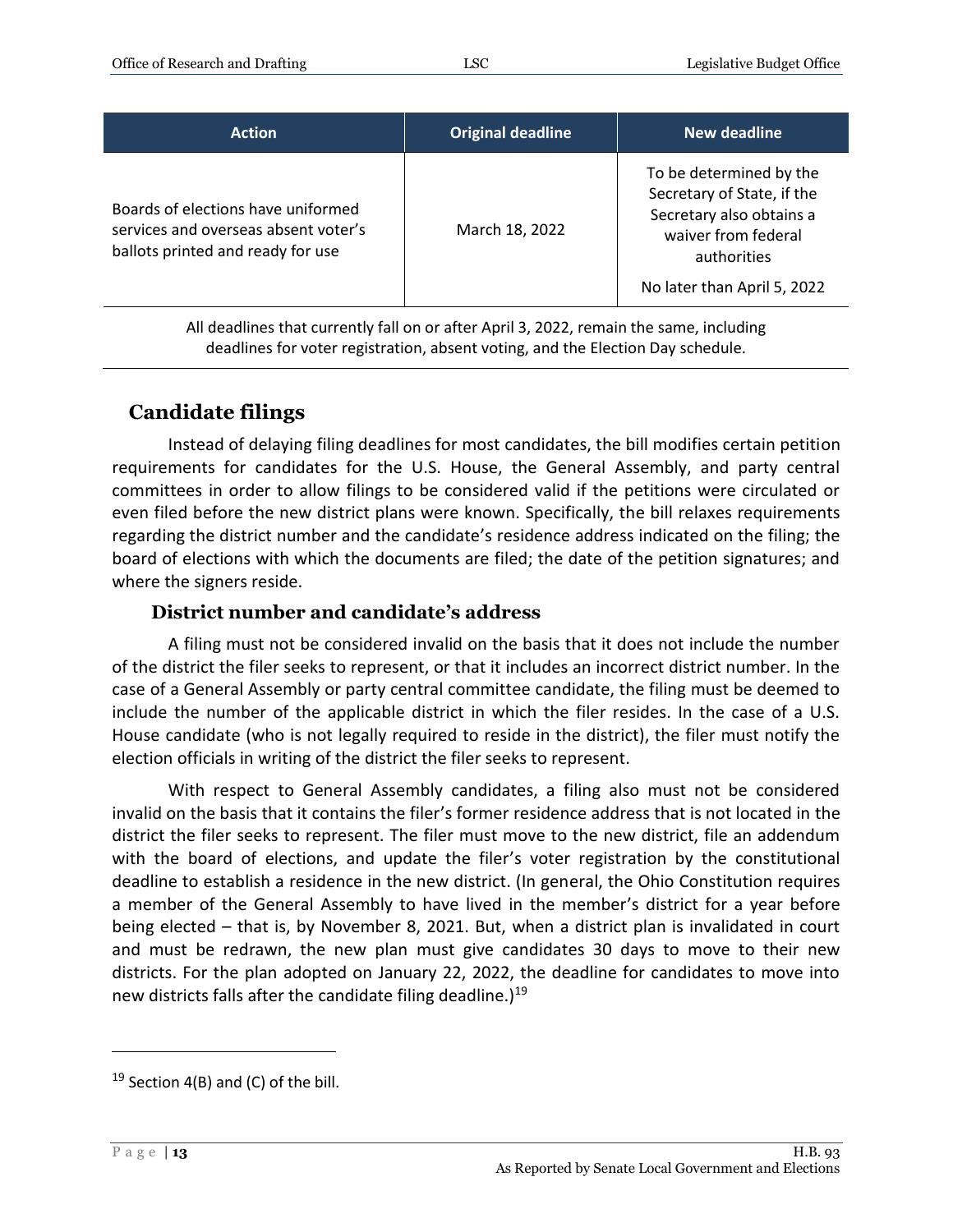#### **Transfer to another board of elections**

<span id="page-13-0"></span>If, after receiving a candidate filing, the board of elections becomes aware that the filer is seeking to represent a district for which a different board of elections is the appropriate office to process the filing, the board that originally received the filing promptly must transfer the filing to the appropriate board of elections. Under continuing law, candidacy papers for multi-county districts must be filed with the board of elections of the county that has the most population in the district. The bill allows for a situation in which a candidate filed in one county under an earlier district map, but under the new district map, the papers should be processed in a different county.<sup>20</sup>

#### **Validating petition signatures**

<span id="page-13-1"></span>A petition signature must not be considered invalid on the ground that it was signed before a district plan was adopted or enacted or took effect. However, under continuing law, signatures on an independent candidate's nominating petition expire after one year.

A petition signature also must not be considered invalid on the ground that the signer does not reside in the district the filer seeks to represent, as long as (1) the signer lives in a county in which the filer's district had territory under the district plans adopted in the fall of 2021 and (2) the signer lives in a county in which the district the filer currently seeks to represent has territory. If the filer is a General Assembly candidate who moved after filing the petition, the petition must be verified based on the filer's new residence address and district as reported to the board of elections.

That is, if the filer gathered signatures from residents of a county the filer would have at least partially represented under the applicable fall 2021 district plan, and the filer still would represent at least a part of that county under the new plan, the signatures are eligible to be counted. This holds true even if the signers do not actually live in the filer's district under the previous or current map. In the case of a General Assembly or party central committee candidate, the filer's district under the applicable 2021 plan is determined based on the filer's residence. In the case of a U.S. House candidate, the filer must notify the election officials in writing of the district the filer sought to represent under the 2021 plan.<sup>21</sup>

#### <span id="page-13-2"></span>**Emergency clause**

The bill declares an emergency, and specifies that the provisions of the bill related to the 2022 primary election take effect immediately.<sup>22</sup>

<sup>&</sup>lt;sup>20</sup> Section 4(E) of the bill. See also R.C. 3513.05, not in the bill.

<sup>&</sup>lt;sup>21</sup> Section 4(D) and (F) of the bill. See also Ohio Constitution, Article II, Section 3 and Article XI, Section 9(C).

<sup>&</sup>lt;sup>22</sup> Section 5 of the bill.